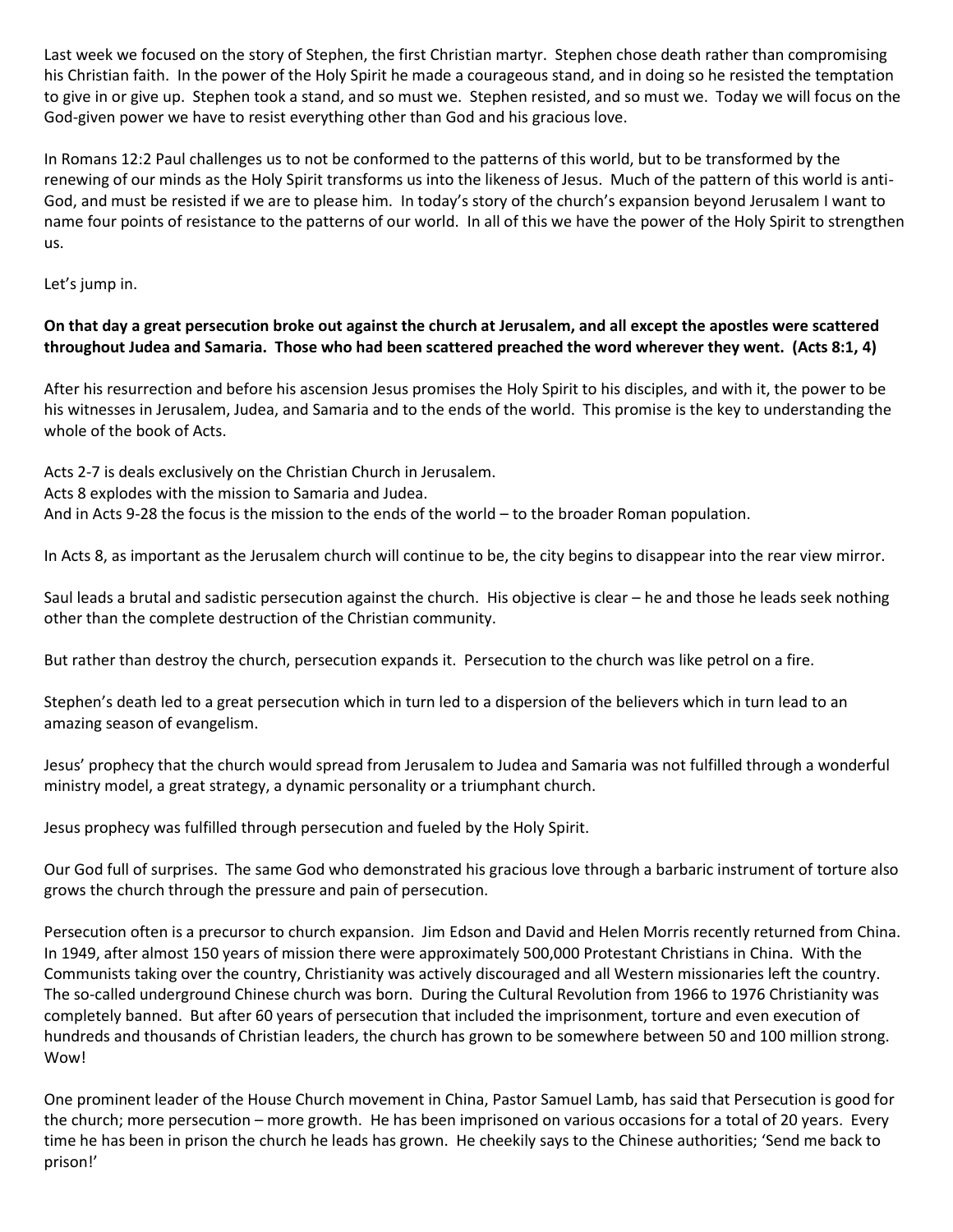Persecution does not stop proclamation; more often than not it fuels it.

But we have to be careful. Persecution often fuels church growth, but not always. In countries like Albania and Iran, where a rich Christian heritage existed, persecution has threatened the church to its core. We should always be praying and agitating for our Christian brothers and sisters who find themselves suffering for their faith.

The other critical thing to note about this verse is that it was not the big names that were dispersed and subsequently preached the gospel. Peter and James and John and the rest of the apostles stayed in Jerusalem, it was the no-name Christians that were scattered and who then boldly preached. It was the 'no name' Christians through who God demonstrates his miraculous power and through who God reaps a wonderful harvest.

There is a temptation that the work of evangelism – of telling other about Jesus – is someone else's job. Whilst we are not all evangelists – gifted to speak publicly to crowds about Christianity - all of us who say we follow Jesus are called to do the work of evangelism.

#### Peter tells us:

*'Always be prepared to give an answer to everyone who asks you to give the reason for the hope that you have. But do this with gentleness and respect.' (1 Peter 3:15)*

The disciples who were scattered throughout Judea and Samaria did not stay mute. In the power of the Holy Spirit they preached the gospel at every opportunity.

When it comes to Jesus, Christians do not shut up; they speak up!

### **And so, in the power of the Holy Spirit we must resist the temptation to embrace Quiet Christianity.**

There is no such thing.

I've shared the story of a friend of mine from Bible College. Years before he had been a policeman –a detective. Through his own bad choices he was convicted of various crimes and imprisoned. He lost his freedom, his family and most of his friends. Because he was now an ex-policeman he was held in protective custody in prison. Through the ministry of a prison chaplain, he encountered Jesus. His life was completely transformed. In the most unlikely of circumstances he was overwhelmed by joy and peace and a sense of purpose. Immediately after his conversion he began to anyone who would listen about his new found faith – prison warders and fellow prisoners alike.

He related a story to us of a day where he was in an intense conversation about Jesus with another prisoner. The conversation was interrupted by the alarm that signaled lock down for the night where every prisoner had to go back to their own cell. Once he got back to his cell, he said that he continued their conversation on the prison telephone. Prison telephone? Are prison cells like hotel rooms? Not at all. When prisoners wanted to talk with one another from their cells, they would scoop the water out of the bottom of the metal toilet bowls in each cell had, place their head in the bowl and speak to each other through the plumbing. My friend shared Jesus, prayed with fellow prisoners and led some to faith in Jesus with his head stuck down a toilet bowl.

Even in difficult circumstances – especially in such circumstances – followers of Jesus never shut up, they always speak up.

So here is the challenge. If a friend or neighbor asked you why you go to church every Sunday, who you bother with all that Jesus stuff, how would you respond? What words, phrases, images and stories would you use? What in your story of faith would speak to them? And if you can't think of a situation where you would be likely to be asked that question – then ask yourself this question – Why not?

Lets' read on.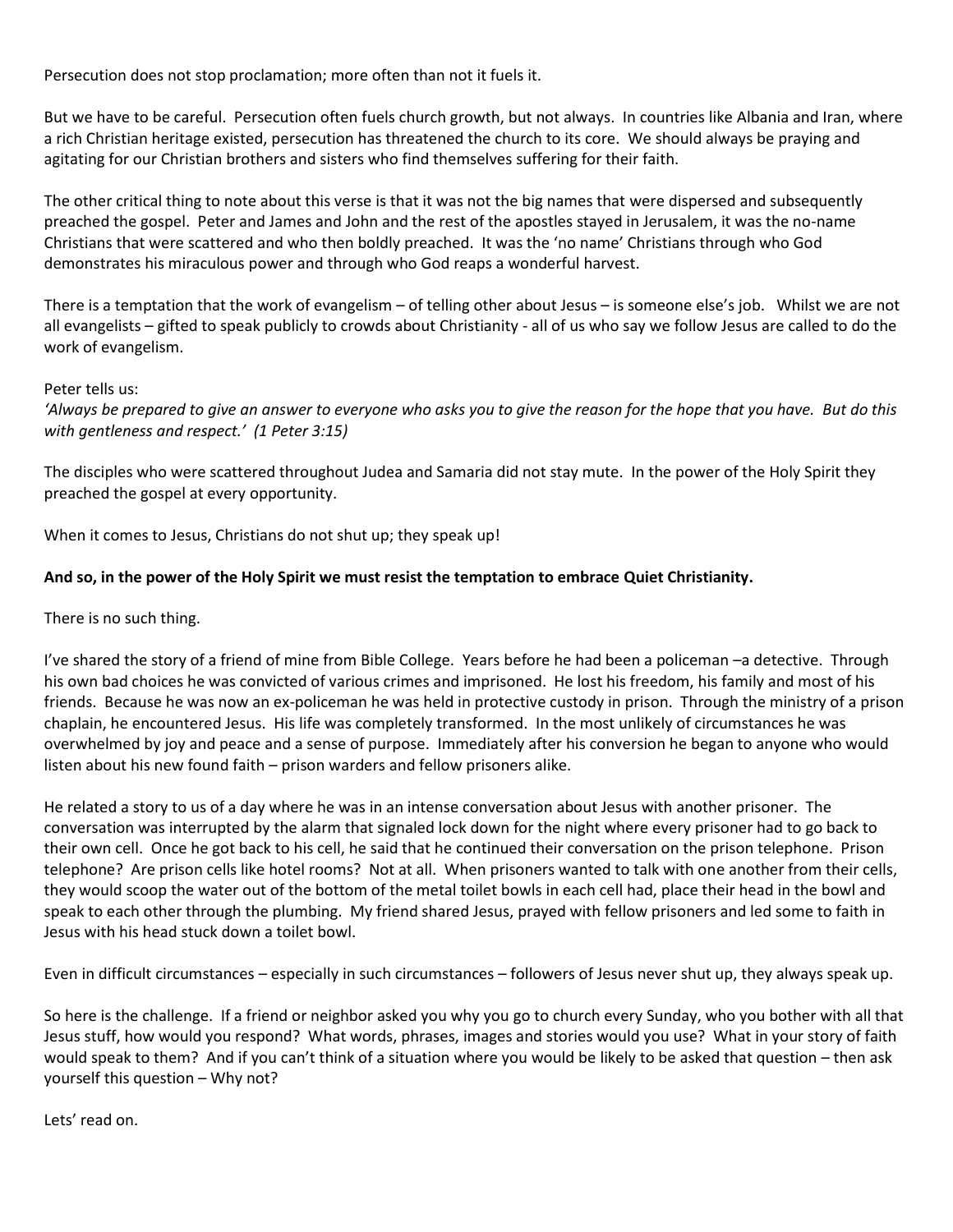**Phillip went down to a city in Samaria and proclaimed the Christ there. When the crowd heard Phillip and saw the miraculous signs he did, they all paid close attention to what he said. With shrieks, evil spirits came out of many, and many paralytics and cripples were healed. So there was great joy in that city. (Acts 8:7-8)**

Like Stephen, Phillip was one of the seven deacons chosen by the apostles to serve the church. He finds himself in an unnamed city of Samaria where he promptly preaches the gospel.

For the Jews of Galilee and Judea the people of Samaria were hybrids in race and religion. They were seen as heretics and schismatic. Samaritans were seen as racially impure, religiously heretical and politically treacherous. For Jews to eat with a Samaritan was synonymous with eating pork. Samaritan women were seen as unclean.

Phillip the Jew finds himself in Samaria and preaches the gospel. He performs signs and wonders – people are healed and demons are cast out of people.

As we have already seen, and will continue to see, wherever the gospel is proclaimed there is an inevitable clash of kingdoms. Sparks fly. Evil is pushed back. Often demons shriek and wail. Signs and wonders are performed.

Signs and wonders are a vivid demonstration of the gospels' power. They point to the truth and power of the good news of Jesus which Phillip proclaims. As Phillip preaches the Samaritans listen intently because they have seen with their own eyes miracles that demand an explanation.

There are two things to say. First signs and wonders like exorcisms and healings are not ends in themselves but point to a much deeper and more profound reality. Miracles like these point to the truth and power of the gospel. Miracles breaks down walls of resistance people have towards God and his message. But the message is always more important than the miracles.

CS Lewis puts miracles in their proper perspective when he said this:

*Miracles are a retelling in small letters of the very same story which is written across the whole world in letters too large for some of us to see.*

The capital M miracle of our world is this; God loves us even as we turn our back on Him, with that love extending to a blood soaked cross and an empty tomb. Little 'm' miracles point to this big 'M' Miracle of Miracles.

But we live in a world of scientific rationalism where we are told that something can't be real unless it can be explained or measured. In such a world miracles are just a delusion of the mind, a trick of the senses or worse, a cruel joke perpetuated by charlatans posing as faith healers. But the witness of the scriptures is that God, the Creator of all that is including the laws which given our universe, as Creator is not bound or constrained by those laws.

We worship a God who formed humanity out of the dust; who in Abraham and Sarah birthed a nation out of two geriatric pensioners; who spoke to Moses from a burning bush and delivered thousands of Israelites from Egypt's grip through a wall of water.

We serve a Lord who turned water into wine and a few fish and some bread into a feast for 5000; a Lord who spat on a blind man's eyes and he saw; who commanded, and then saw the lame walk; who healed lepers so they danced with joy and whose authority commanded dead men to rise.

### **We worship a miracle working God. And so we must resist the blind rationalism of our age that attempts to reduce God and his ways to easy explanations.**

Let's keep going.

Luke tells us about a man in Samaria, who was a sorcerer. He practiced all sorts of magic. He was famous and because of this power was worshipped by the people like a god.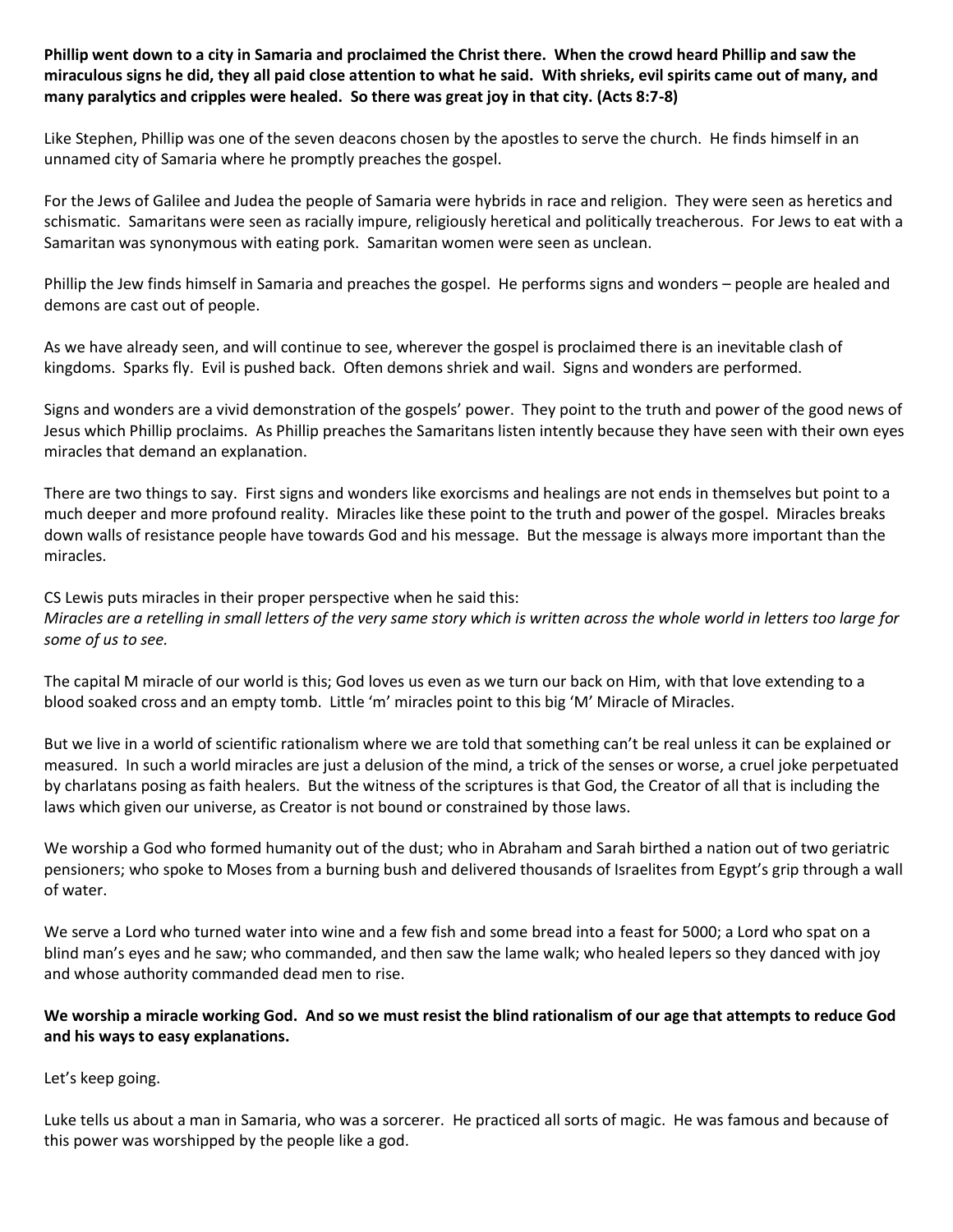But when Phillip arrives performing miracles and preaching the gospel a cosmic shift occurs in both the people and it appears Simon.

# **When (the people) believed Phillip as he preached the good news of the kingdom of God and the name of Jesus Christ, they were baptized, both men and women. Simon himself believed and was baptized. And he followed Phillip everywhere, astonished by the great miracles and signs he saw. (Acts 8:12-13)**

The magic of Simon was all for his glory and name.

The miracles of Phillip were for God's glory and God's name.

The Samaritans are not just enraptured by Phillip's miracles; they are captured by the good news of the gospel and so profess faith and are baptized, as does Simon.

But if we read carefully Luke's words we can already see some ambiguity in Simon's faith. Whereas the people believed Phillip's preaching of the good news of the kingdom of God, Simon just believes. It seems Simon is obsessed with Phillip's ability to perform signs and wonders. He follows Phillip everywhere. It is a complete role reversal. Before Phillip arrived, the Samaritans followed Simon – now Simon follows Phillip.

Simon loves the razzle-dazzle. He seems more impressed by the spectacular than by the spiritual.

Let's continue.

# **When the apostles in Jerusalem heard that Samaria had accepted the word of God, they sent Peter and John to them. (Acts 8:14)**

Word gets back to Jerusalem that revival has broken out in Samaria and John and Peter, the two most 'senior' leaders of the church are promptly dispatched. Why do they make the journey? The most likely reason is that knowing the enmity that existed between the Jews and Samaritans, Peter and John knew that there very public affirmation of Phillip's ministry would nip in the bud any sense that the gospel was only for Jews and not for the Samaritans. The words of Jesus' prophecy were ringing in their ears – you will be my witnesses in Jerusalem, Judea, Samaria and to the ends of the world.

The great irony of John's journey to Samaria is that during Jesus' ministry he was the one who pleaded with Jesus to call down fire from heaven to destroy a Samaritan village because they refused to offer hospitality to Jesus and the disciples.

#### We continue.

# **When they arrived, they prayed for them that they might receive the Holy Spirit, because the Holy Spirit had not yet come on any of them; they had simply been baptized into the name of the Lord Jesus. Then Peter and John place their hands on them, and they received the Holy Spirit. (Acts 8:15-17)**

This is one of the most contentious and disputed passages in Acts and indeed in the entire Bible. These verses raise a host of questions.

How could the Samaritans believe and be baptized and not receive the Holy Spirit? After all Jesus himself said that no one can be born again except by the Spirit.

Were the Samaritans Christians before Peter and John laid hands on them, or only after?

On this question, the evidence seems to point pretty clearly to the Samaritans having real and saving faith before the apostles arrived from Jerusalem. Nothing suggests otherwise.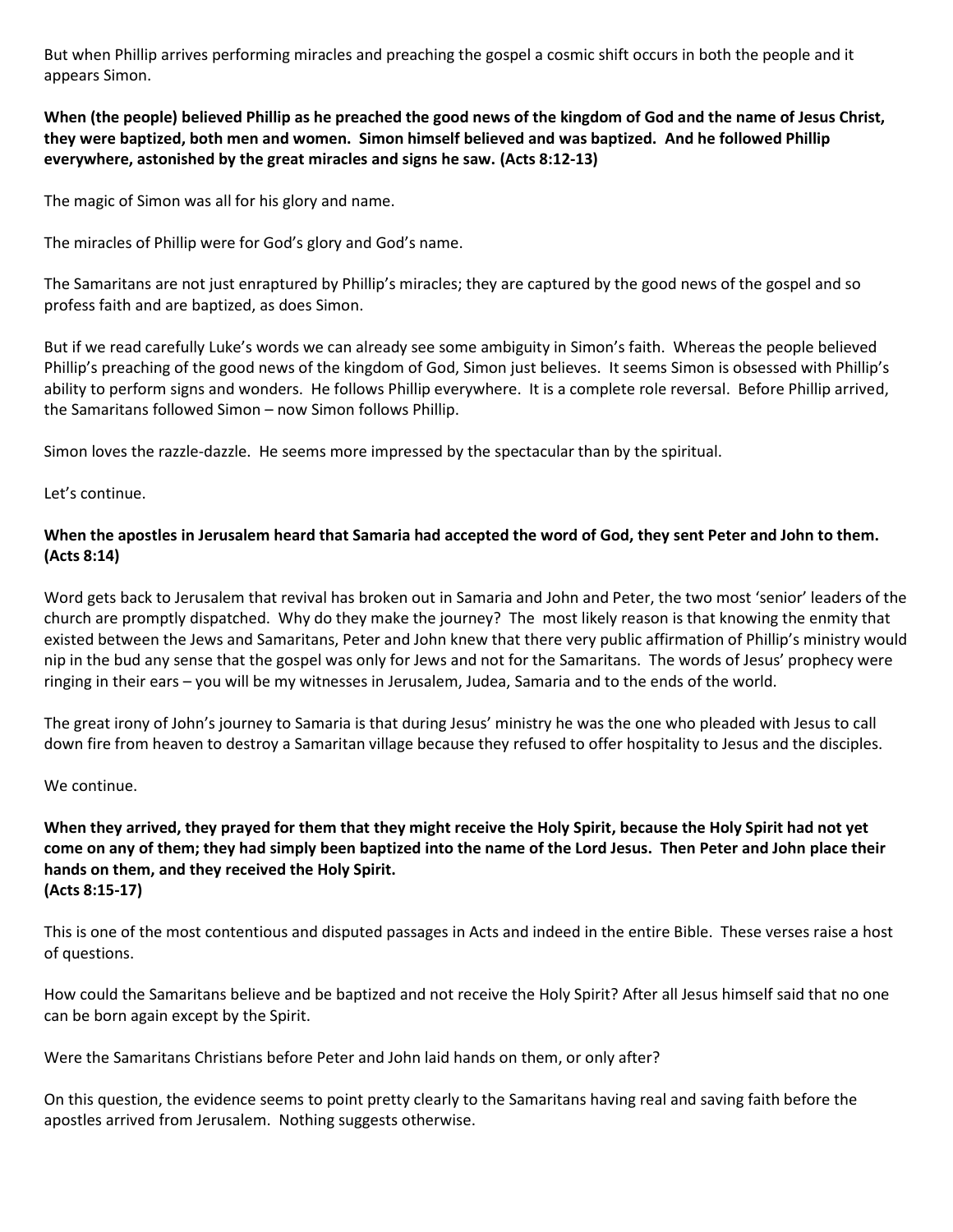This passage has been used as the basis of doctrinal beliefs of Roman Catholics and Pentecostals that Spirit baptism is a second and subsequent blessing to that of faith blessing. Roman Catholics believe that the Spirit is conferred on a believer when the bishop lays hands on them at the time of their confirmation. And based primarily on this passage, many Pentecostal denominations like the Assemblies of God believe that Baptism in the Holy Spirit is a subsequent blessing to coming to faith in Jesus.

Now I love my Pentecostal and Roman Catholic brothers and sisters. I just thing on this one they are wrong in the way they interpret and use this passage.

All Scripture – from Genesis to Revelation – God-breathed and is useful for teaching, rebuking, correcting and training in righteousness. But we must read scripture with our eyes open to the historical context of what we are reading. For example, the four gospels are written for four distinct audiences to give them a historically reliable portrait of Jesus and his teaching. Paul and Peter's letters are written to first century churches to teach and admonish them in the way of the gospel – to form Christian maturity and character in them. In Acts, Luke is writing to his friend Theophilus to give him, and now us, an accurate account of the both of the Christian church and the work of the Holy Spirit in its midst. The Acts of the Apostles is primarily an historical account that records the birth of the church.

For a Christian reading the bible is non-negotiable for a growing faith. How we read the bible is just as critical. God moves in different ways through History. God cannot be constrained. God is unpredictable and free.

And so in Acts we have multiple examples of people being baptized and filled with the Holy Spirit. Sometimes it is at the very moment they profess faith in Jesus. Other times, like here, it is sometime afterwards. And still other times, people are filled with the Holy Spirit even before they are baptized. One of my favorite New Testament scholars, Ben Witherington puts it this way:

*'The Spirit comes sometimes with the apostles present, sometimes without; sometimes very close to the time of water baptism, sometimes not; sometimes before water baptism, sometimes after. The point is that God's gift is in God's control.' (Ben Witherington)*

The Holy Spirit cannot be controlled. Baptism in the Holy Spirit can't be reduced to an easy formula.

One of the dangerous temptations of the Christian faith is to reduce dynamic faith to a static formula. And so we have four spiritual laws to explain Christian salvation, we have preachers like me who preach three-point sermons and doctrinal statements that seek to reduce the mysterious complexity that surrounds God and his ways to bite size, digestible chunks.

**We must resist the temptation to reduce the wondrous mystery that is God and his interaction with us to prescriptive formulas.** God is not neat and tidy.

In God's sovereignty he withheld the blessing of baptism in the Holy Spirit from the Samaritans until Peter and John arrived from Jerusalem. We can only offer theories as to why. British evangelist Michael Green offers for me a compelling reason for this unusual event:

*'(The delay) is a divine veto on schism in the infant church…as converts from the two sides of the "Samaritan Curtain" found Christ without finding each other. That would have been a denial of the one baptism and all it stood for.' (Michael Green)*

God knew the antipathy between Jews and Samaritans, and knew this suspicion could have spilled over into the fledgling church. But in the church there was to be no Jew nor Greek, Judean or Samaritan, male or female, slave or free – but one faith, one baptism and one Lord. And so the Spirit is withheld for a time so that Samaritan and Jewish Christians could discover Christ's freedom together.

What does all this mean for us? The critical issue is not how we are baptized in or filled with the Holy Spirit – when we profess faith, or are baptized or at some other time. Most important is being filled with the Holy Spirit. How do we know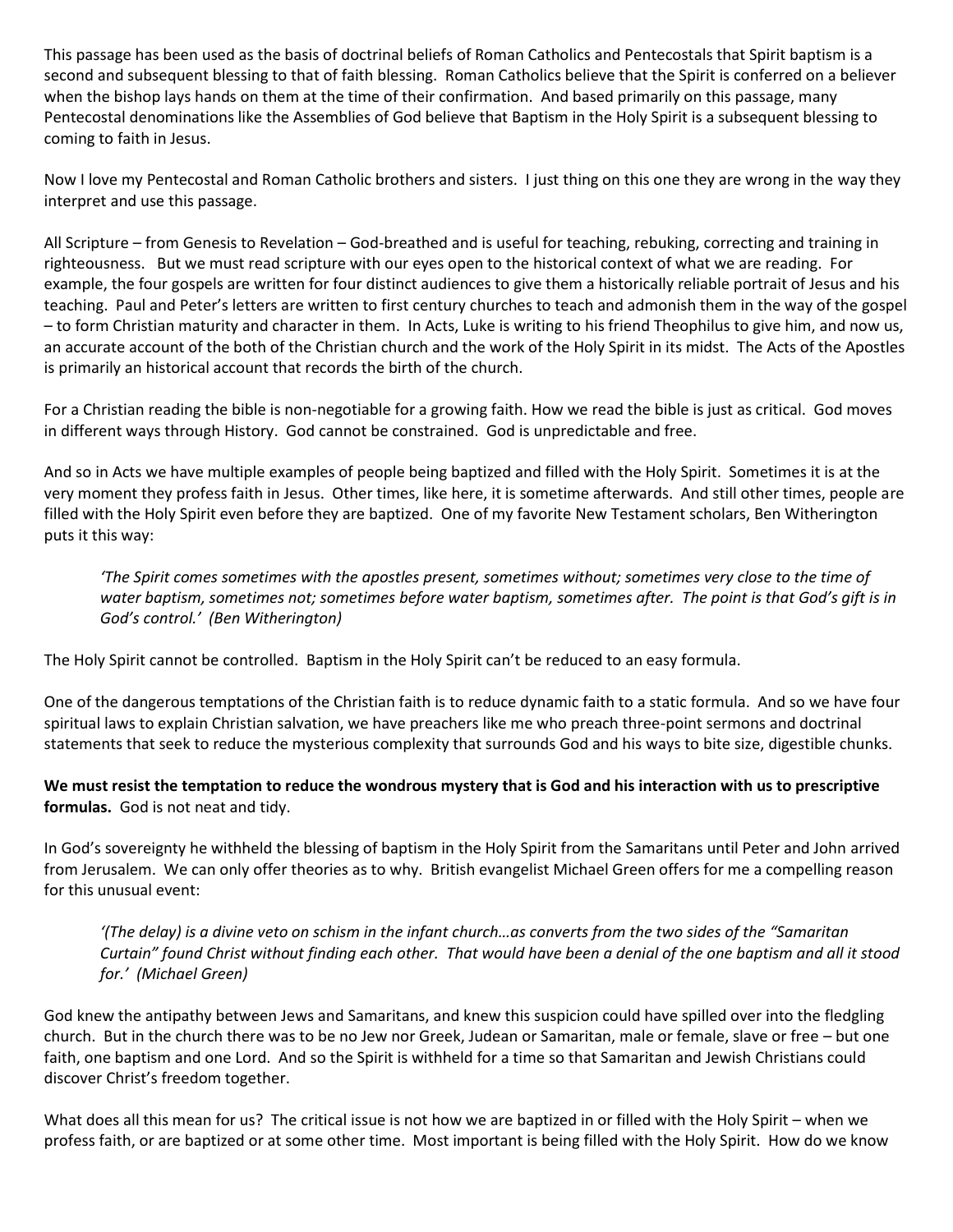whether we are? Simply, are you demonstrating the fruit of the Holy Spirit – like love, joy, peace, patience, kindness, self control? Over time, are you becoming more like Jesus?

Let's get back to Simon.

**When Simon saw that the Spirit was given at the laying of the apostles' hands, he offered them money and said, 'Give me this ability so that everyone on whom I lay my hands may receive the Holy Spirit.' Peter answered: 'May your money perish with you, because you thought you could buy the gift of God with money.' (Acts 8:18-20)**

Simon is obsessed with Peter and Phillip and John's powerful ministry. He wants what they have and in an act of feverish desperation offer to buy it. In Simon the Sorcerer's world there is nothing you can't buy, including God's favor.

Peter immediately rebukes Simon and refuses his money. Literally, he tells Simon to go to hell and to take his money with him.

Simon fell for the temptation we all fall for at some time. We think we can buy or earn God's favor. If we give God enough money he will look after us - if we perform enough good works that will earn God's smile. But the gift of grace, including the presence and power of the Holy Spirit in our life, is a free, unmerited, unearned gift out of God's grace.

Peter's rebuke finishes with these words.

# **You have no part or share in this ministry, because your heart is not right before God. Repent of this wickedness and pray to the Lord. Perhaps he will forgive you for having such a thought in your heart. For I see that you are full of bitterness and captive to sin. (Acts 8:22-23)**

In rebuking Simon, Peter is questioning the very substance of Simon's faith.

Peter tells him his heart is not right before God. Simon has believed, but belief is not enough.

It appears Simon has been impressed with all that he sees and hears, but has he really been converted?

Peter calls him to repent, suggesting that he hasn't truly repented up to this point.

There is a common and dangerous misunderstanding about the Christian faith that says that as long as we believe the right things about Jesus – that he was the Son of God, that he died for or sins, that he rose from the dead – than that is enough for us to be called a Christian.

But while believing the right things is critical, it is only an important first step.

In his public ministry it was demons that recognized Jesus for who he was – the Son of God. James says in his letter:

*You believe that there is one God. Good! Even the demons believe that – and shudder! (James 2:19)*

It is not enough to believe the gospel, as Simon appeared to. It is not enough to know that Jesus is the Son of God. Even demons know and believe that.

#### **The last and most important temptation we must resist is the temptation of Faithless Belief.**

As a Pastor the reality of this temptation haunts me. Churches are full of people who hold faithless belief.

They know about Jesus, but they don't know Jesus.

They attend church, but have not allowed God to adopt them into his family.